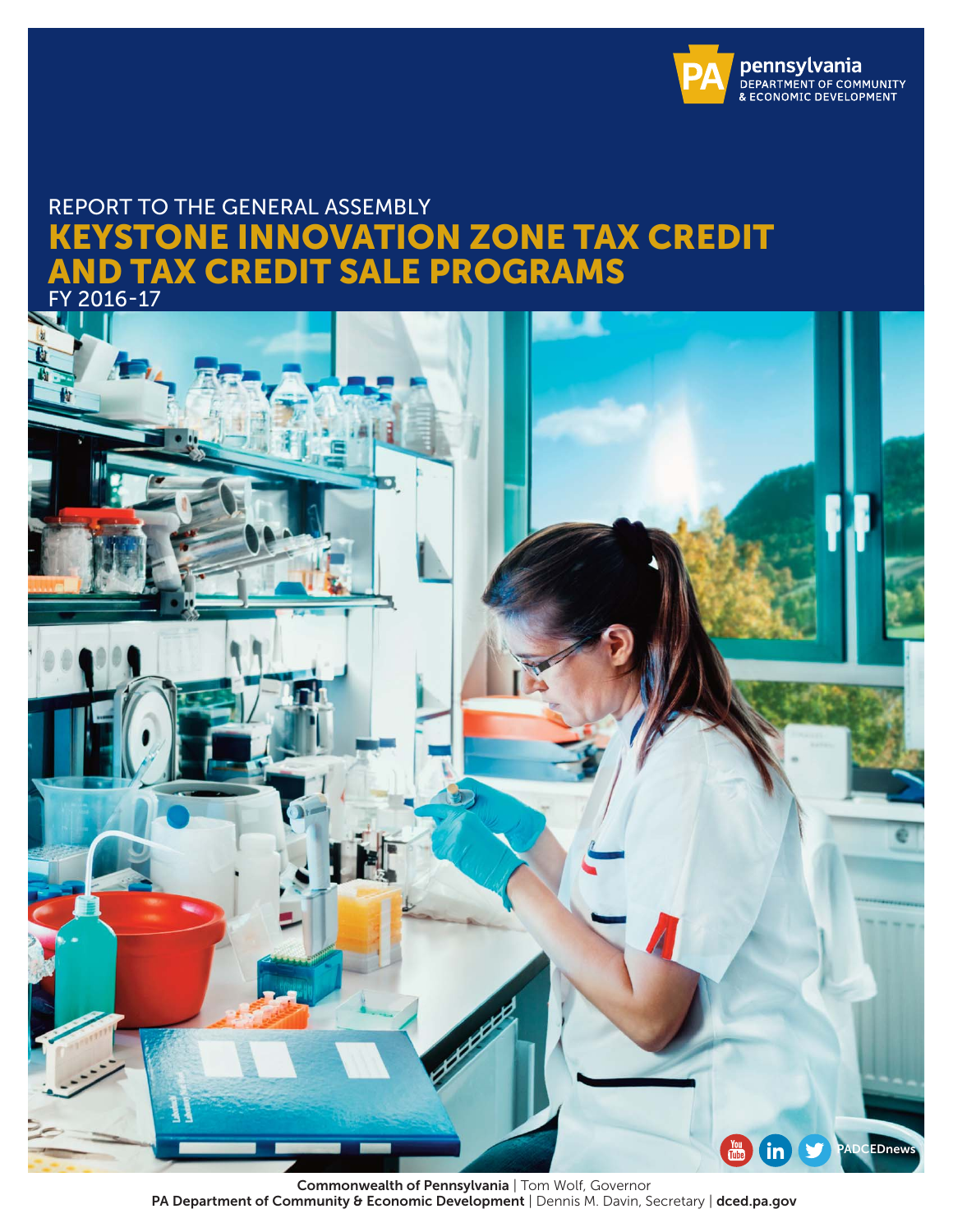# TABLE OF CONTENTS

| Appendix B - 2016 Entities that Acquired KIZ Tax Credits  11 |  |
|--------------------------------------------------------------|--|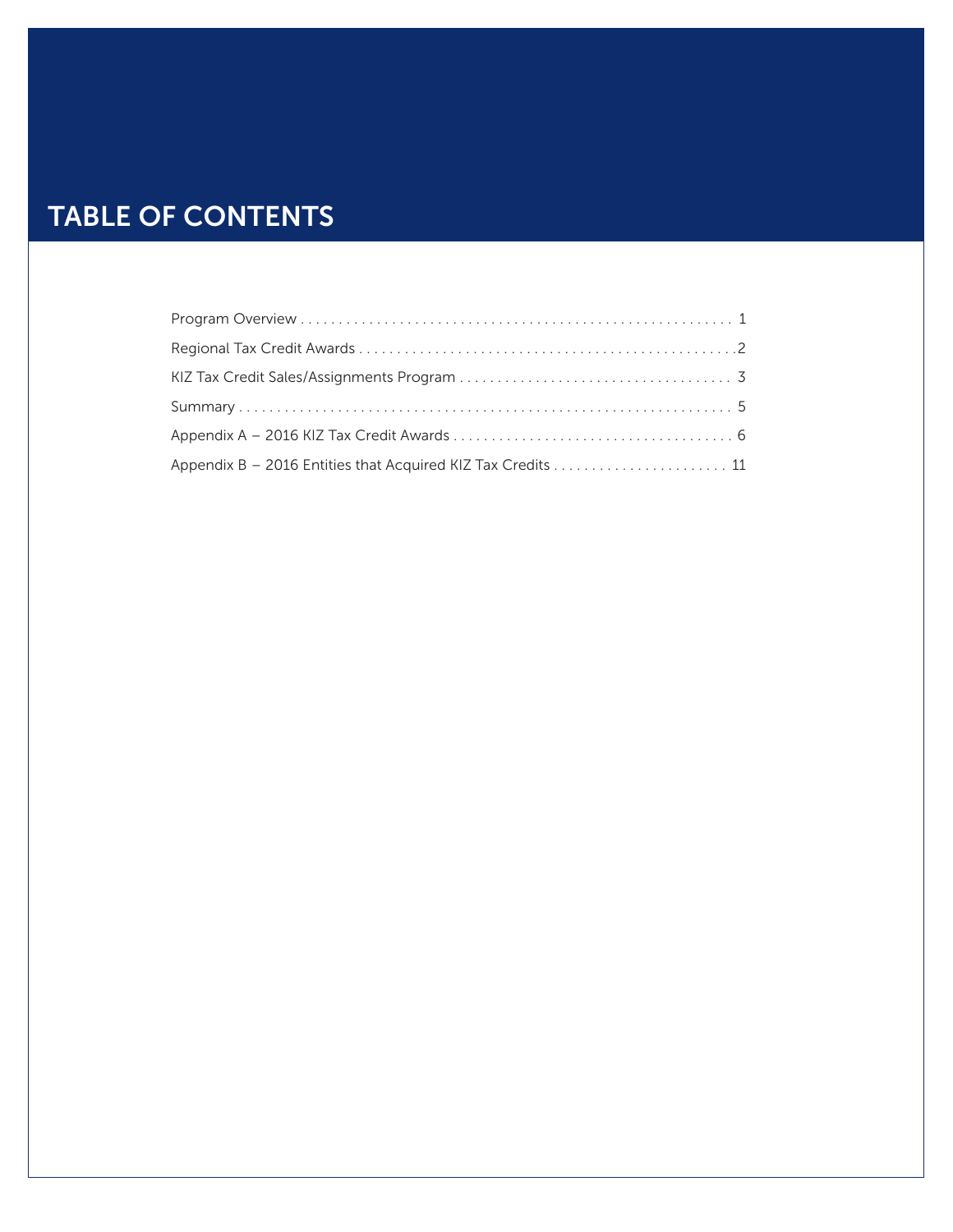## PROGRAM OVERVIEW

The Wolf Administration is pleased to present the 2016 Annual Legislative Report on the Keystone Innovation Zone (KIZ) Tax Credit and Tax Credit Sale programs.

Governor Wolf's goal to create a business climate that supports Pennsylvanian entrepreneurs is evidenced in the KIZ Tax Credit Program. In 2016, the program received a record number of applications requesting over \$20 million in tax credits. A total of 263 companies were awarded tax credits to aid in the development and growth of their technology-based businesses.

The energy, enthusiasm, and innovation of these KIZ companies, along with the network of partners in the Keystone Innovation Zones, are helping to create and retain highly paid, sustainable jobs.

#### **OVERVIEW**

Administered by the Ben Franklin Technology Development Authority (BFTDA), the Keystone Innovation Zone Tax Credit (Tax Credit) program provides for the awarding of up to \$15 million annually in tax credits to qualified KIZ companies. Eligible KIZ companies can receive tax credits for up to \$100,000 annually. To be eligible, a company must be a qualified KIZ company and meet the following requirements:

- Be a for-profit business entity located within the geographic boundaries of a BFTDA-designated KIZ
- Demonstrate that it has been in operation for less than eight (8) years
- Operate within one (or more) of the targeted industry sectors identified by the KIZ and its regional partnership
- Provide semi-annual reporting measures to the Department of Community and Economic Development (DCED) through its KIZForce reporting tool
- Meet any other requirements as specified by DCED

Act 84 of 2016 reduced the total amount of tax credits available to businesses from \$25 million to \$15 million. Due to the reduction, this is the first year that all tax credits were prorated.

Demand for the program continues to rise, as it is an attractive resource for technology companies. Along with the partnerships and opportunities available to companies located within KIZs, this innovative program also contains a tradability component. Companies that have little or no tax liability have the ability to sell their tax credits. Businesses can then use that capital to purchase new equipment and hire employees, which is extremely beneficial to young companies looking to expand business operations in Pennsylvania.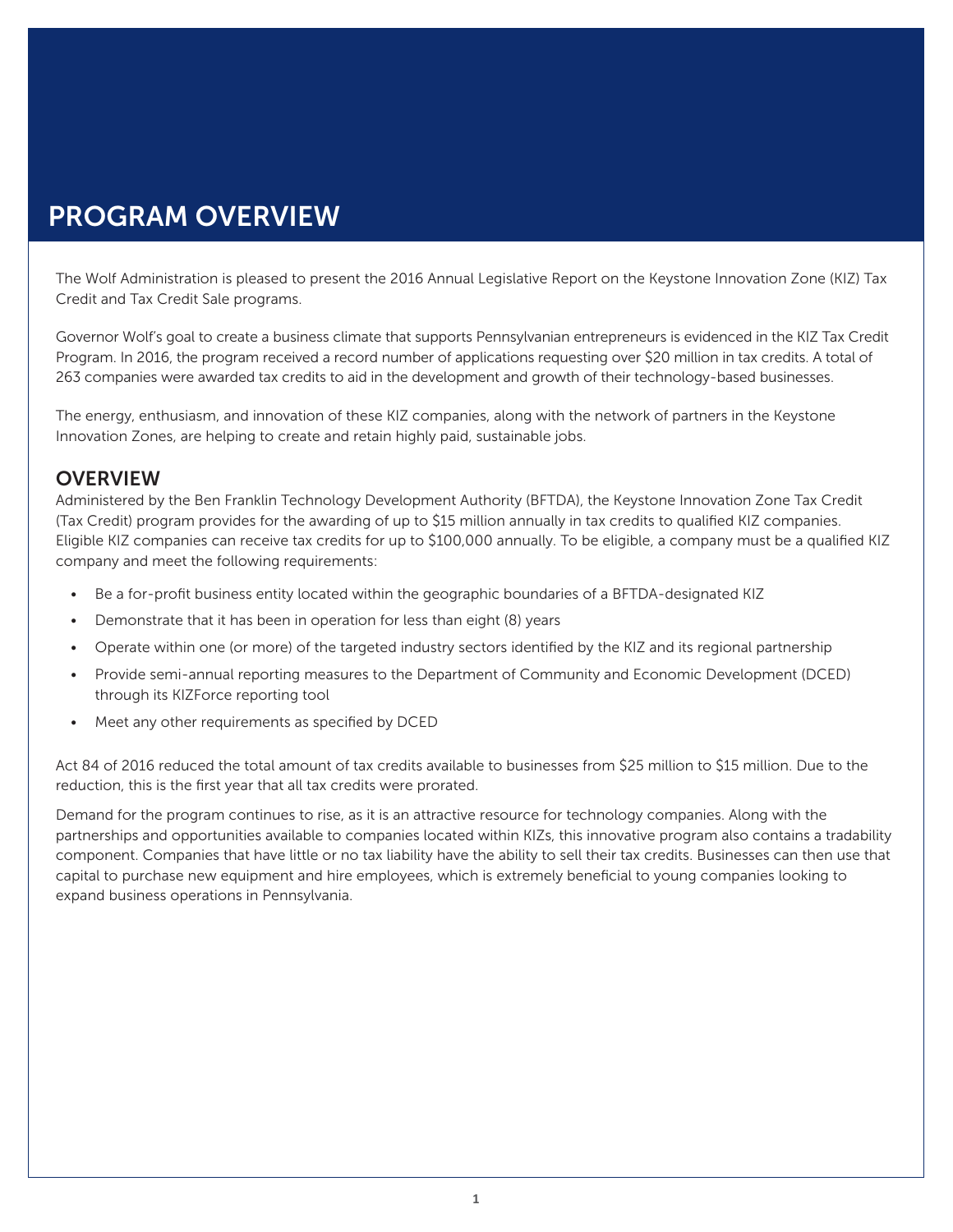## REGIONAL TAX CREDIT AWARDS

There are 28 KIZs located throughout Pennsylvania that serve both rural and urban regions. These zones partnered with more than 91 higher education institutions ranging from research universities to local community colleges. Each KIZ contains different partnerships within their region that include but are not limited to economic development providers, local governments, financial institutions, and venture capitalists.

TOTAL TAX CREDIT AWARDS BY REGION *FY 2016-17*



**SOUTHEAST** \$5,748,235

### LEHIGH VALLEY \$918,196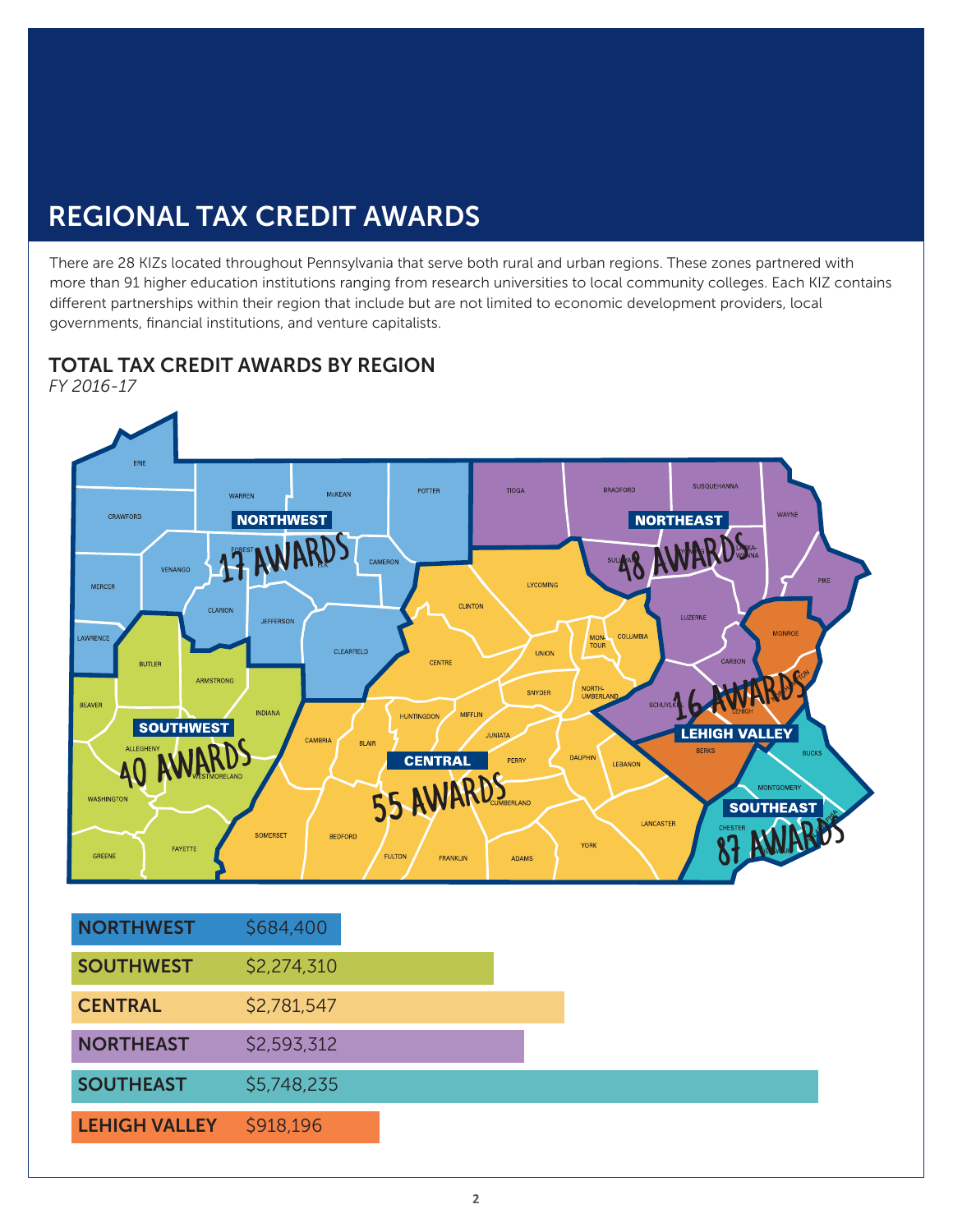## KIZ TAX CREDIT SALES/ASSIGNMENTS PROGRAM

This component of the KIZ Tax Credit program gives KIZ companies the opportunity to sell or assign any of their unused tax credits for cash. The amount generated on the sale of the credit is determined by several factors, including: if the company uses the services of a broker, how quickly the sale is completed, or if the sale is part of a "bundled sale" — often coordinated by a broker. Keystone Innovation Zone companies historically have received between 88 cents and 92 cents on the dollar when selling their tax credits. Appendix B details the names of the buyers and the amounts of KIZ Tax Credits they received through this process in 2016.

Chart 1 reflects the number of sales and/or assignment applications approved by DCED since 2010. This chart highlights the importance of the tradability component of the tax credit program. Companies utilizing this program for a source of capital to expand their businesses continue to grow. This program is vital to the success of the technology industry in Pennsylvania.

#### CHART 1 ANNUAL TAX CREDIT SALES/ASSIGNMENTS





#### SUCCESS STORY LANGS CHOCOLATES, LLC

Langs Chocolates, LLC in Williamsport, PA used the KIZ funding to support working capital needs and capital investments. The working capital portion was used to purchase inventory related items to support Q4 sales.

Capital Investment dollars were spent to add five tons of cooling to our manufacturing area and a custom cooling tunnel to aid in the production of some of our gourmet chocolates. Both were critical investments needed to keep the business growing and expand production in a controlled and cost effective manner.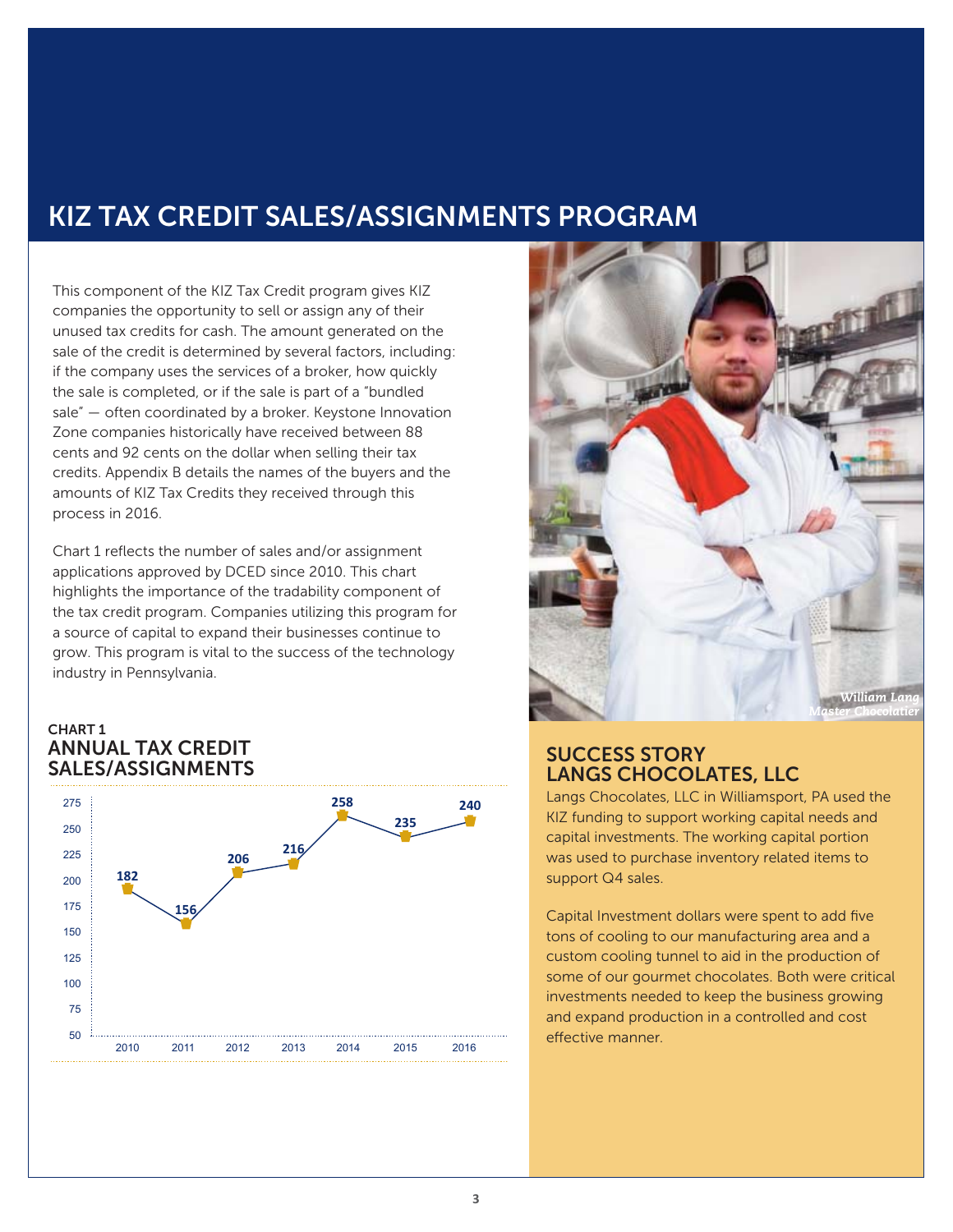Chart 2 identifies the amount of KIZ Tax Credits sold or assigned each year since 2010.

Chart 3 reflects the average amount paid to a KIZ company that either sold or assigned its Tax Credits. This chart indicates companies are receiving significant capital (\$.92 cents on the dollar) for the tax credits sold. This is extremely important for those companies that are not generating significant tax liability, but have the ability to grow and expand in future years.

#### \$16,000,000 \$14,000,000 \$12,000,000 \$10,000,000 \$8,000,000 \$6,000,000 \$4,000,000 \$2,000,000 **\$12.30M \$9.12M \$12.30M \$12.65M \$14.94M \$14.73M \$14.65M** SOLD/ASSIGNED ANNUALLY

#### SUCCESS STORY ACTUATED MEDICAL INC.

Actuated Medical Inc. (AMI) is committed to improving patient outcomes by designing the next generation of innovative and advanced medical devices through continuous improvement and innovative solutions. Actuated Medical develops and manufactures minimally invasive medical devices to enhance clinical care and deliver positive patient outcomes.

An active member of the I-99 Innovation Corridor KIZ, Actuated Medical announced a commercial expansion with the hiring of a team of direct sales representatives and a new FDA Clearance funded in part by their 2015 KIZ Tax Credit. AMI now has direct sales team covering over half of the U.S. Through the profit from the sale of their tax credit, Actuated Medical was able to significantly expand their business operations and hire new employees.

#### CHART 3 YEARLY AVERAGES OF AMOUNTS PAID FOR KIZ TAX CREDITS SOLD/ASSIGNED

2010 2012 2013 2014

2011 2015 2016





 $$0$ 

CHART 2

KIZ TAX CREDITS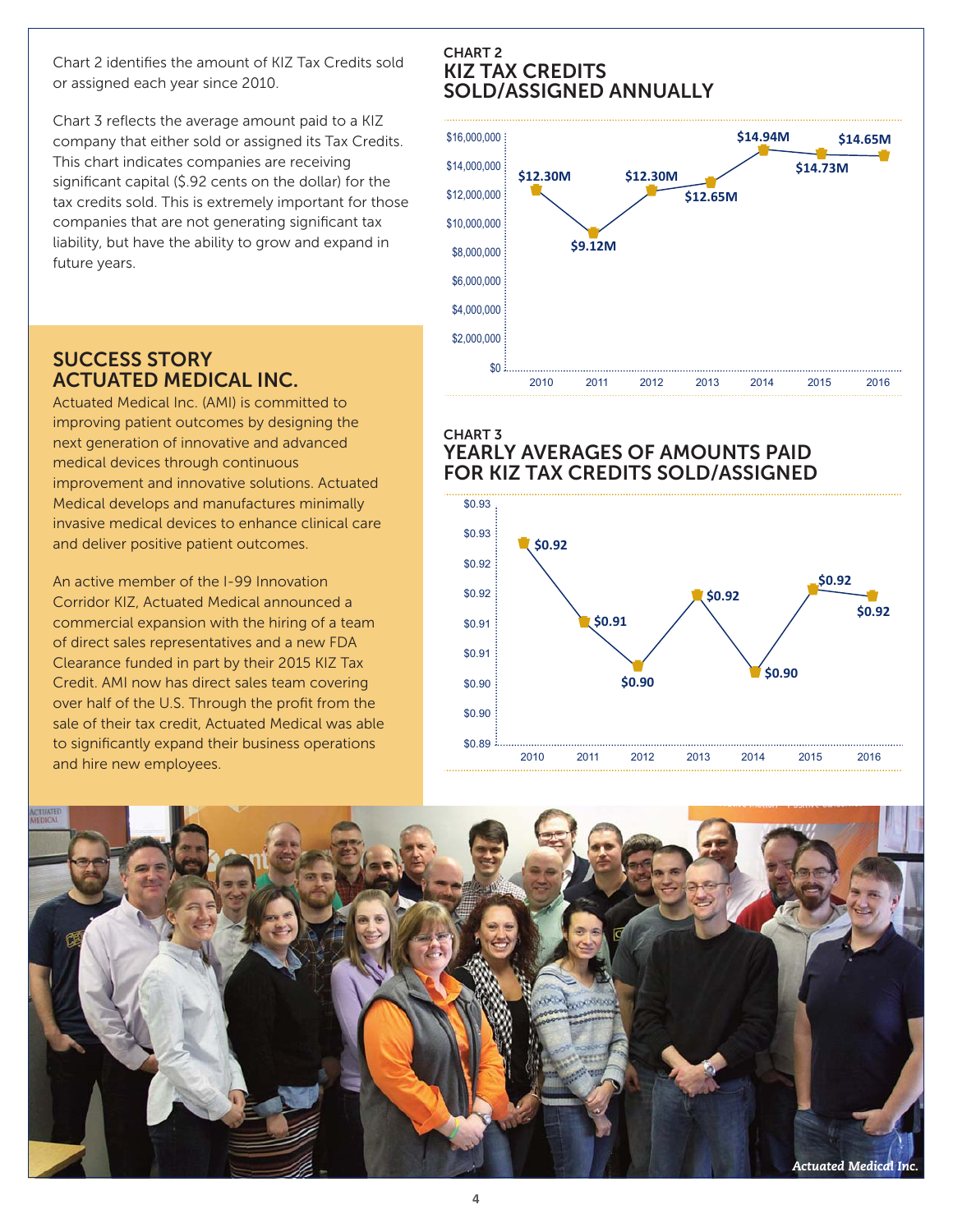### **SUMMARY**



The KIZ Tax Credit Sales program continues to be a critical component of Pennsylvania's economic development resources. Over the past nine years, the KIZ Tax Credit Sale program has infused over \$102.3 million into qualified KIZ companies. The new capital derived from the sale of the unused KIZ Tax Credits has increased the ability of these early-stage companies to grow, hire new employees, and expand to meet the demands of their customers.

> *"The KIZ tax credit program was a huge part of the early success of WebpageFX. At a fast-growing startup, you are trying to innovate quickly, and the tax credit helped us to invest in key areas of the company. A lot of the investment decisions that startups make early on have a huge impact throughout the life of the company. We were fortunate to partner with KIZ during that key early stage of WebpageFX. I've also gotten access to key mentors and networking opportunities through the KIZ program that were instrumental in growing WebpageFX from 2 employees when we entered the KIZ program to over 100 employees a decade later."*

> > ― William Craig, President of WebpageFX (Harrisburg Market KIZ)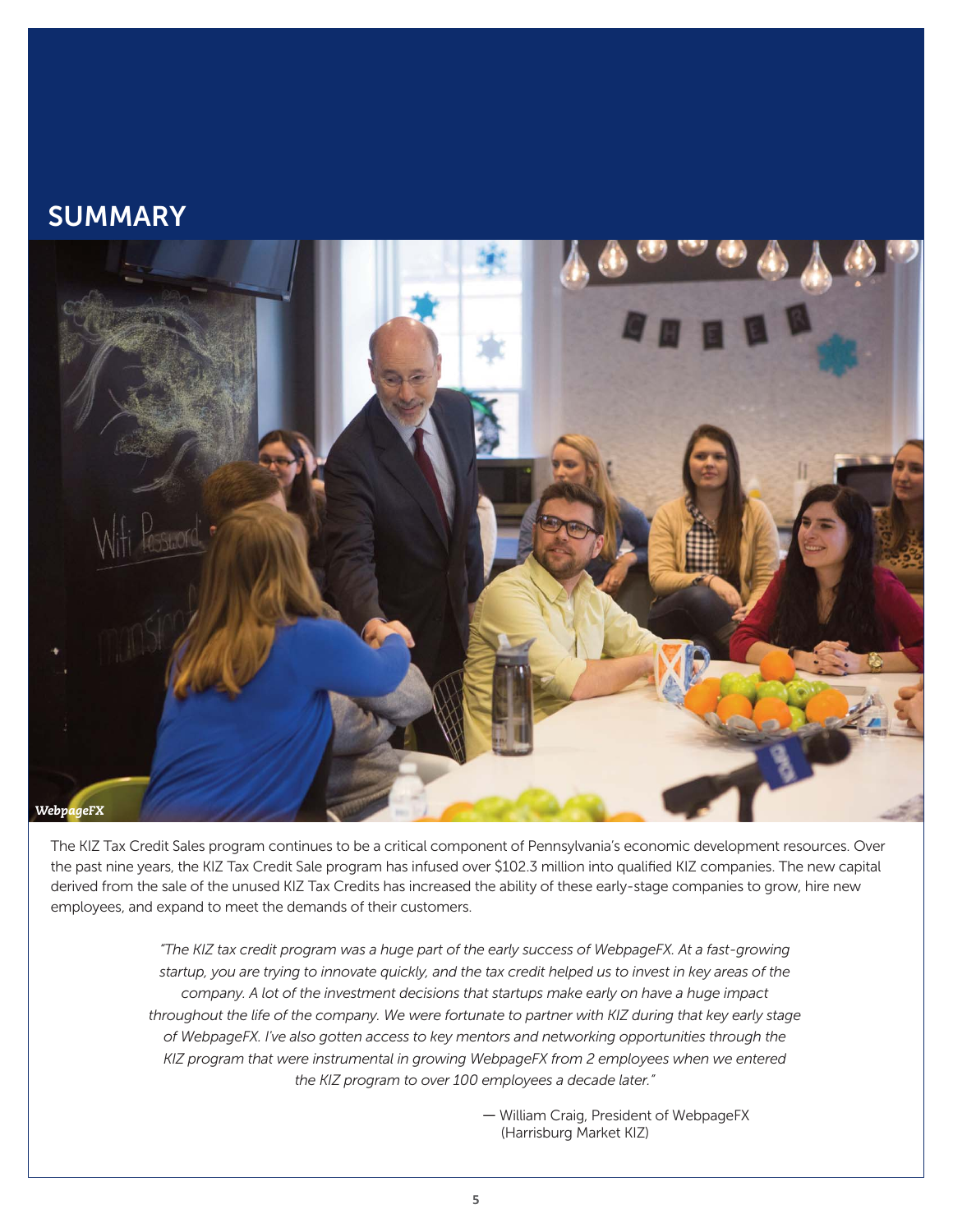### 2016 KIZ TAX CREDIT AWARDS

| Company                                  | <b>KIZ Zone</b>             | <b>Award Amount</b> |
|------------------------------------------|-----------------------------|---------------------|
| Talktime Speech Terapy                   | <b>Beaver County KIZ</b>    | \$<br>43,557        |
| <b>Biltmore Solutions, Inc</b>           | BioLaunch 611 KIZ           | \$<br>82,585        |
| Innovative Supply Solutions, LLC         | BioLaunch 611 KIZ           | \$<br>59,993        |
| RDC Design Group, LLC                    | BioLaunch 611 KIZ           | \$<br>82,585        |
| Sweet Note Bakery                        | BioLaunch 611 KIZ           | \$<br>78,029        |
| Go2Power LLC                             | BioLaunch 611 KIZ           | \$<br>82,585        |
| Sartorial Partners, LLC                  | BioLaunch 611 KIZ           | \$<br>59,962        |
| <b>GLOBO</b>                             | BioLaunch 611 KIZ           | \$<br>82,585        |
| 1SEO.com                                 | BioLaunch 611 KIZ           | \$<br>82,585        |
| HaRo Pharmaceutical Inc                  | BioLaunch 611 KIZ           | \$<br>27,353        |
| CR2LLC D/B/A CardioReady, Inc.           | BioLaunch 611 KIZ           | \$<br>82,585        |
| Happenings Media LLC                     | BioLaunch 611 KIZ           | \$<br>60,184        |
| Algorithm Expert, Inc.                   | BioLaunch 611 KIZ           | \$<br>82,585        |
| Liberty Fox Technologies, LLC            | BioLaunch 611 KIZ           | \$<br>82,585        |
| Curotec, LLC                             | BioLaunch 611 KIZ           | \$<br>57,863        |
| Pharmula Laboratories LLC                | BioLaunch 611 KIZ           | \$<br>57,046        |
| AKAS Te, LLC                             | BioLaunch 611 KIZ           | \$<br>82,585        |
| <b>Wazoodle Fabrics LLC</b>              | BioLaunch 611 KIZ           | \$<br>82,585        |
| Clutch Holdings, Inc.                    | BioLaunch 611 KIZ           | \$<br>82,585        |
| <b>Media Components LLC</b>              | BioLaunch 611 KIZ           | \$<br>10,298        |
| Mainlinedeliver.com                      | BioLaunch 611 KIZ           | \$<br>82,585        |
| Mingl Social, LLC                        | BioLaunch 611 KIZ           | \$<br>23,224        |
| ImCare Biotech LLC                       | <b>Bucks County Biotech</b> | \$<br>60,477        |
|                                          |                             | \$                  |
| IteraMed Consulting LLC                  | <b>Bucks County Biotech</b> | 8,782               |
| David Horn LLC                           | <b>Bucks County Biotech</b> | \$<br>77,489        |
| Fox Chase Chemical Diversity Center, Inc | <b>Bucks County Biotech</b> | \$<br>82,585        |
| Forge Life Science LLC                   | <b>Bucks County Biotech</b> | \$<br>82,585        |
| <b>Epidarus Therapeutics LLC</b>         | <b>Bucks County Biotech</b> | \$<br>7,587         |
| Gfree Bio LLC                            | <b>Bucks County Biotech</b> | \$<br>35,429        |
| ALS Biopharma, LLC                       | <b>Bucks County Biotech</b> | \$<br>82,585        |
| Vironika LLC                             | <b>Bucks County Biotech</b> | \$<br>82,585        |
| <b>Conifer Point Pharmaceuticals LLC</b> | <b>Bucks County Biotech</b> | \$<br>13,073        |
| Flowmetric Inc                           | <b>Bucks County Biotech</b> | \$<br>82,585        |
| <b>Artemis Solutions</b>                 | <b>Bucks County Biotech</b> | \$<br>37,070        |
| Conduit Technology, LLC                  | Erie County KIZ             | \$<br>82,585        |
| <b>Mason Jars Company</b>                | Erie County KIZ             | \$<br>68,152        |
| Epic Web Studios                         | Erie County KIZ             | \$<br>44,130        |
| Flagship Multimedia, Inc.                | Erie County KIZ             | \$<br>81,799        |
| VerticalCloud, LLC                       | Erie County KIZ             | \$<br>14,338        |
| weCreate, LLC                            | Erie County KIZ             | \$<br>32,086        |
| Direct Allergy, LLC                      | Erie County KIZ             | \$<br>26,755        |
| PRX Energy, LLC                          | Erie County KIZ             | \$<br>32,440        |
| At Home FMS LLC                          | Erie County KIZ             | \$<br>9,863         |
| The Erie Radio Company, LLC              | Erie County KIZ             | \$<br>46,634        |
| My Appointment.org, LLC                  | Erie County KIZ             | \$<br>2,613         |
| Innovatel, LLC                           | Erie County KIZ             | \$<br>82,585        |
| MenajErie Studio                         | Erie County KIZ             | \$<br>29,446        |
| <b>Beaumont Advanced Processing</b>      | Erie County KIZ             | \$<br>38,897        |
| Murphy Technology Group, Inc.            | Greater Johnstown KIZ       | \$<br>47,214        |
| Universal Medical Administration Service | Greater Johnstown KIZ       | \$<br>82,585        |
| Sardonyx Capital LLC                     | Greater Johnstown KIZ       | \$<br>26,427        |
| In the Stix Broadband, Inc               | Greater Johnstown KIZ       | \$<br>9,531         |
| Para-Coat Technologies, Inc              | Greater Johnstown KIZ       | \$<br>82,585        |
| SpiralGen, Inc.                          | <b>Greater Oakland KIZ</b>  | \$<br>15,054        |
| Qualaris Healthcare Solutions, Inc.      | Greater Oakland KIZ         | \$<br>82,585        |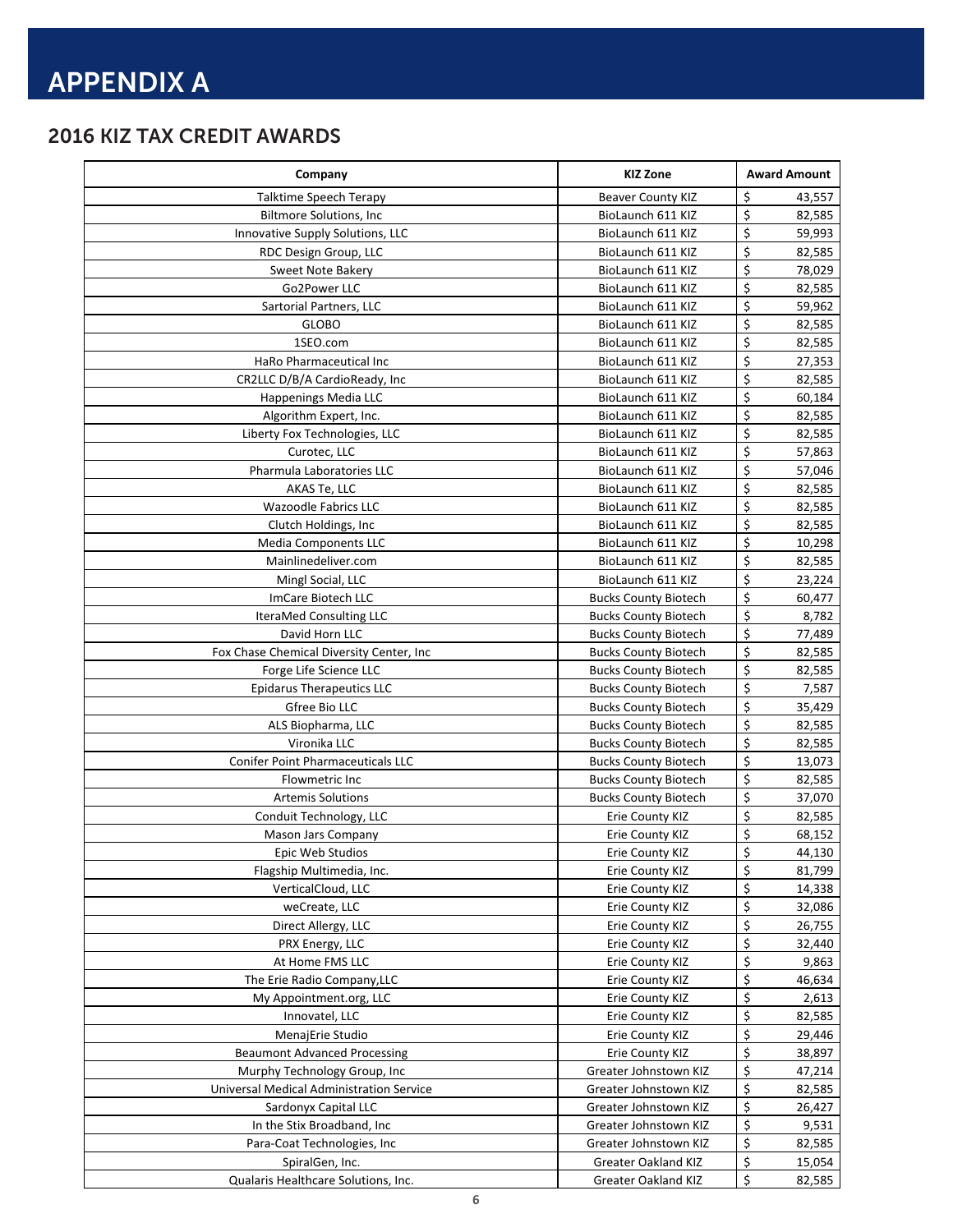| Shift Collaborative, LLC                                  | <b>Greater Oakland KIZ</b> | \$<br>82,585 |
|-----------------------------------------------------------|----------------------------|--------------|
| Viable Industries 2016 KIZ App                            | <b>Greater Oakland KIZ</b> | \$<br>11,752 |
| Eminence Entertainment Enterprises, LLC                   | <b>Greater Oakland KIZ</b> | \$<br>4,722  |
| eCareDiary, Inc                                           | <b>Greater Oakland KIZ</b> | \$<br>73,880 |
| Nanogriptech, Inc.                                        | Greater Oakland KIZ        | \$<br>82,585 |
| Inquiri, LLC                                              | <b>Greater Oakland KIZ</b> | \$<br>82,585 |
| Online Store Builder                                      | <b>Greater Oakland KIZ</b> | \$<br>82,585 |
| Forallsecure Inc                                          | <b>Greater Oakland KIZ</b> | \$<br>82,585 |
| Site Squad LLC                                            | <b>Greater Oakland KIZ</b> | \$<br>82,585 |
| Gecko Robotics                                            | <b>Greater Oakland KIZ</b> | \$<br>19,849 |
| Qrono, Inc                                                | <b>Greater Oakland KIZ</b> | \$<br>82,585 |
| Pocket Expert, LLC                                        | <b>Greater Oakland KIZ</b> | \$<br>6,707  |
| PHRQL, Inc                                                | <b>Greater Oakland KIZ</b> | \$<br>29,973 |
| Social Entertainment Technologies (DBA Flight Adventures) | <b>Greater Oakland KIZ</b> | \$<br>4,261  |
| Robotwits LLC                                             | <b>Greater Oakland KIZ</b> | \$<br>82,585 |
| SLED, Inc.                                                | Greater Oakland KIZ        | \$<br>82,585 |
| NoWait, Inc.                                              | Greater Oakland KIZ        | \$<br>82,585 |
| Continental Tide Defense Systems, Inc.                    | <b>Greater Reading KIZ</b> | \$<br>82,585 |
| Talented Learning, LLC                                    | Greater Susquehanna KIZ    | \$<br>72,017 |
| Fresh Roasted Coffee LLC                                  | Greater Susquehanna KIZ    | \$<br>82,585 |
| Positively Tea LLC                                        |                            | \$           |
|                                                           | Greater Susquehanna KIZ    | \$<br>82,585 |
| <b>Nutrition Connections LLC</b>                          | Greater Susquehanna KIZ    | 17,579       |
| Icon Leagacy Custom Modular Homes LLC                     | Greater Susquehanna KIZ    | \$<br>82,585 |
| <b>Bison Analytics LLC</b>                                | Greater Susquehanna KIZ    | \$<br>24,594 |
| Columbia County Bread & Granola, LLC                      | Greater Susquehanna KIZ    | \$<br>22,498 |
| <b>Wellseal Corporation</b>                               | Greater Susquehanna KIZ    | \$<br>15,663 |
| Johnny's Key, LLC                                         | Greater Susquehanna KIZ    | \$<br>12,708 |
| <b>CDC Software LLC</b>                                   | Greater Susquehanna KIZ    | \$<br>75,251 |
| Quan Web Studios                                          | Greater Susquehanna KIZ    | \$<br>23,175 |
| <b>Brighton Training Group, LLC</b>                       | Greater Susquehanna KIZ    | \$<br>82,585 |
| Rayviance, LLC                                            | Greater Susquehanna KIZ    | \$<br>10,379 |
| Medtrics Lab, LLC                                         | Greater Susquehanna KIZ    | \$<br>11,067 |
| Novipod, LLC                                              | Greater Susquehanna KIZ    | \$<br>4,916  |
| Global Perspectives Testing Center, LLC                   | Harrisburg Market          | \$<br>82,585 |
| Global Perspectives Training Center, LLC                  | Harrisburg Market          | \$<br>82,585 |
| New Era Othopaedics, LLC                                  | Harrisburg Market          | \$<br>82,585 |
| Vispronet, Inc.                                           | Harrisburg Market          | \$<br>82,585 |
| Red Privet, LLC                                           | Harrisburg Market          | \$<br>82,585 |
| Bridgesell, LLC                                           | Harrisburg Market          | \$<br>17,333 |
| Z-Band IP Systems Inc                                     | Harrisburg Market          | \$<br>32,792 |
| Go Green IT, Inc                                          | Harrisburg Market          | \$<br>22,030 |
| Return Logic, Inc                                         | Harrisburg Market          | \$<br>13,393 |
| Ephyra Group, LLC                                         | Harrisburg Market          | \$<br>38,382 |
| inbound Marketing, Inc                                    | Harrisburg Market          | \$<br>41,399 |
| Crimewatch, Inc                                           | Harrisburg Market          | \$<br>14,903 |
| SMB Computer Solutions, LLC                               | Harrisburg Market          | \$<br>82,585 |
| Moglabs USA, LLC                                          | Huntingdon County KIZ      | \$<br>76,870 |
| SHM Technologies, LLC                                     | Huntingdon County KIZ      | \$<br>82,585 |
| <b>CMIT Solutions of Central PA</b>                       | Huntingdon County KIZ      | \$<br>82,585 |
| Recycle-It Electronics                                    | Huntingdon County KIZ      | \$<br>13,131 |
| TR Consulting, LLC                                        | Huntingdon County KIZ      | \$<br>82,585 |
| Greatest Hits Websites, LLC                               | Huntingdon County KIZ      | \$<br>82,585 |
| Quinn Analytics, LLC                                      | Huntingdon County KIZ      | \$<br>20,627 |
| VenatoRx Pharmaceuticals, Inc.                            | i2n Chester County KIZ     | \$<br>82,585 |
| PrimBio Research Institute LLC                            | i2n Chester County KIZ     | \$<br>82,585 |
| Reniguard Life Sciences Inc                               | i2n Chester County KIZ     | \$<br>27,810 |
|                                                           |                            |              |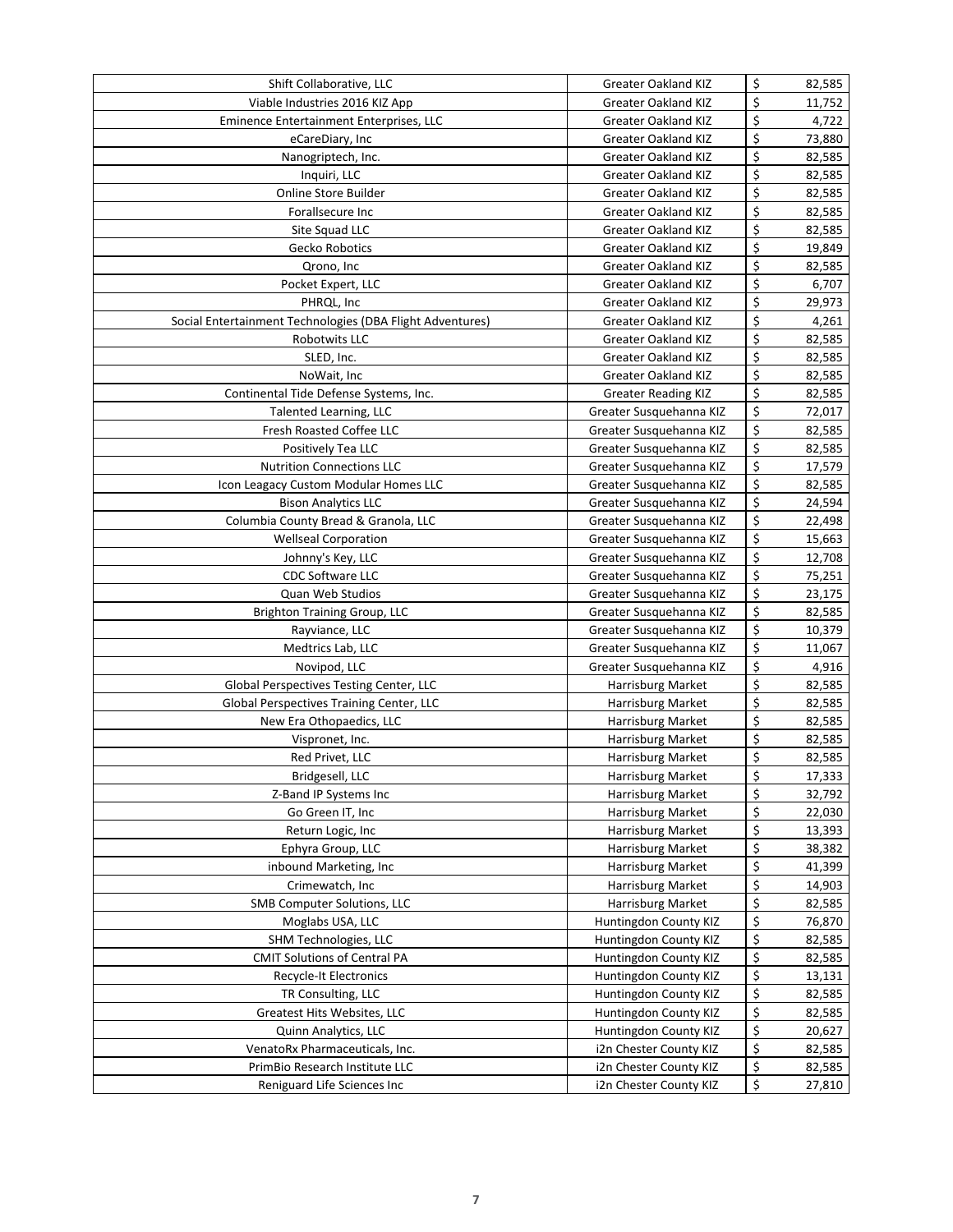| <b>Rhoads Business Services LLC</b>      | i2n Chester County KIZ       | \$       | 82,585 |
|------------------------------------------|------------------------------|----------|--------|
| <b>Next Generation Reporting, LLC</b>    | i2n Chester County KIZ       | \$       | 82,585 |
| NextGen Trial Technologies, LLC          | i2n Chester County KIZ       | \$       | 80,205 |
| Airolution                               | i2n Chester County KIZ       | \$       | 82,585 |
| PetroMar Technologies, Inc               | i2n Chester County KIZ       | \$       | 82,585 |
| LifeSplice Pharma                        | i2n Chester County KIZ       | \$       | 82,585 |
| Unifeyed LLC                             | i2n Chester County KIZ       | \$       | 46,212 |
| <b>Accusource LLC</b>                    | i2n Chester County KIZ       | \$       | 82,585 |
| Menga, Inc                               | i2n Chester County KIZ       | \$       | 4,893  |
| Eigen X, LLC                             | i2n Chester County KIZ       | \$       | 82,585 |
| <b>Purispec LLC</b>                      | i2n Chester County KIZ       | \$       | 60,998 |
| TransSig, Inc                            | i2n Chester County KIZ       | \$       | 77,692 |
| Solid State Ceramics, Inc.               | I-99 Innovation Corridor KIZ | \$       | 64,965 |
| ColumnTek, LLC                           | I-99 Innovation Corridor KIZ | \$       | 49,194 |
| M-Mech Defense, Inc.                     | I-99 Innovation Corridor KIZ | \$       | 58,702 |
| Atoptix, LLC                             | I-99 Innovation Corridor KIZ | \$       | 82,585 |
| Adiaon, LLC                              | I-99 Innovation Corridor KIZ | \$       | 3,346  |
| Solid Dynamics, LLC                      | I-99 Innovation Corridor KIZ | \$       | 26,113 |
| Professional Staffing Solutions, LLC     | I-99 Innovation Corridor KIZ | \$       | 4,961  |
| SilcoTek Corporation                     | I-99 Innovation Corridor KIZ | \$       | 82,585 |
| <b>Biomagnetic Solutions, LLC</b>        | I-99 Innovation Corridor KIZ | \$       | 75,358 |
| twobytwo Solutions LLC                   | Lackawanna County KIZ        | \$       | 82,585 |
| Chunga LLC                               | Lackawanna County KIZ        | \$       | 14,452 |
| Conxx NE Inc                             | Lackawanna County KIZ        | \$       | 82,585 |
| Keystone Technology Consulting, LLC      | Lackawanna County KIZ        | \$       | 82,585 |
| <b>DARTdrones LLC</b>                    | Lackawanna County KIZ        | \$       | 82,585 |
| Ecolndustrial, LLC                       | Lackawanna County KIZ        | \$       | 82,585 |
| Northeast Penn Supplies LLC              | Lackawanna County KIZ        | \$       | 82,585 |
| ChannelApe LLC                           | Lackawanna County KIZ        | \$       | 1,955  |
| Otreva LLC                               | Lackawanna County KIZ        | \$       | 19,759 |
| Note Fragrances, Inc.                    | Lackawanna County KIZ        | \$       | 82,091 |
| Work Order Center LLC                    | Lackawanna County KIZ        | \$       | 82,585 |
| <b>Advanced Design LLC</b>               | Lackawanna County KIZ        | \$       | 82,585 |
| <b>Reaction Technologies LLC</b>         | Lackawanna County KIZ        | \$       | 82,585 |
| Prova Systems                            | Lackawanna County KIZ        | \$       | 30,418 |
| Payroll Command LLC                      | Lackawanna County KIZ        | \$       | 82,585 |
| IP Support LLC                           | Lackawanna County KIZ        | \$       | 82,585 |
| Predictable Property LLC                 | Lackawanna County KIZ        | \$       | 82,585 |
| Posture Interactive, Ltd.                | Lackawanna County KIZ        |          | 81,334 |
| Crimson Advisors, LLC                    | Luzerne County KIZ           | \$<br>\$ | 82,585 |
| LSEO LLC                                 | Luzerne County KIZ           | \$       | 82,585 |
| Refer Local Business Pages, LLC          | Luzerne County KIZ           | \$       |        |
| Appek Mobile Apps LLC                    | Luzerne County KIZ           | \$       | 13,857 |
|                                          |                              | \$       | 25,179 |
| Refer Local Classifieds LLC              | Luzerne County KIZ           | \$       | 15,641 |
| A 24-7 Solutions, Inc.                   | Luzerne County KIZ           | \$       | 27,739 |
| Digital ROI, Inc.                        | Luzerne County KIZ           |          | 1,445  |
| RF Antenna Design Inc.                   | Luzerne County KIZ           | \$       | 33,930 |
| Wordtree Technology LLC                  | Luzerne County KIZ           | \$       | 39,189 |
| Penn3D, LLC                              | Luzerne County KIZ           | \$       | 3,656  |
| MAXX BENCH f/k/a Xonnel Enterprises, Ltd | Luzerne County KIZ           | \$       | 32,957 |
| Jungle Computer LLC                      | Luzerne County KIZ           | \$       | 12,414 |
| MOXIEGREEN LLc                           | Luzerne County KIZ           | \$       | 19,491 |
| Maydeer Tech LLC                         | Luzerne County KIZ           | \$       | 82,585 |
| Public Charters, Inc                     | Luzerne County KIZ           | \$       | 82,585 |
| theSMARTsub, LLC                         | Luzerne County KIZ           | \$       | 45,292 |
| Bright Solutions Management Group, Inc.  | Luzerne County KIZ           | \$       | 82,585 |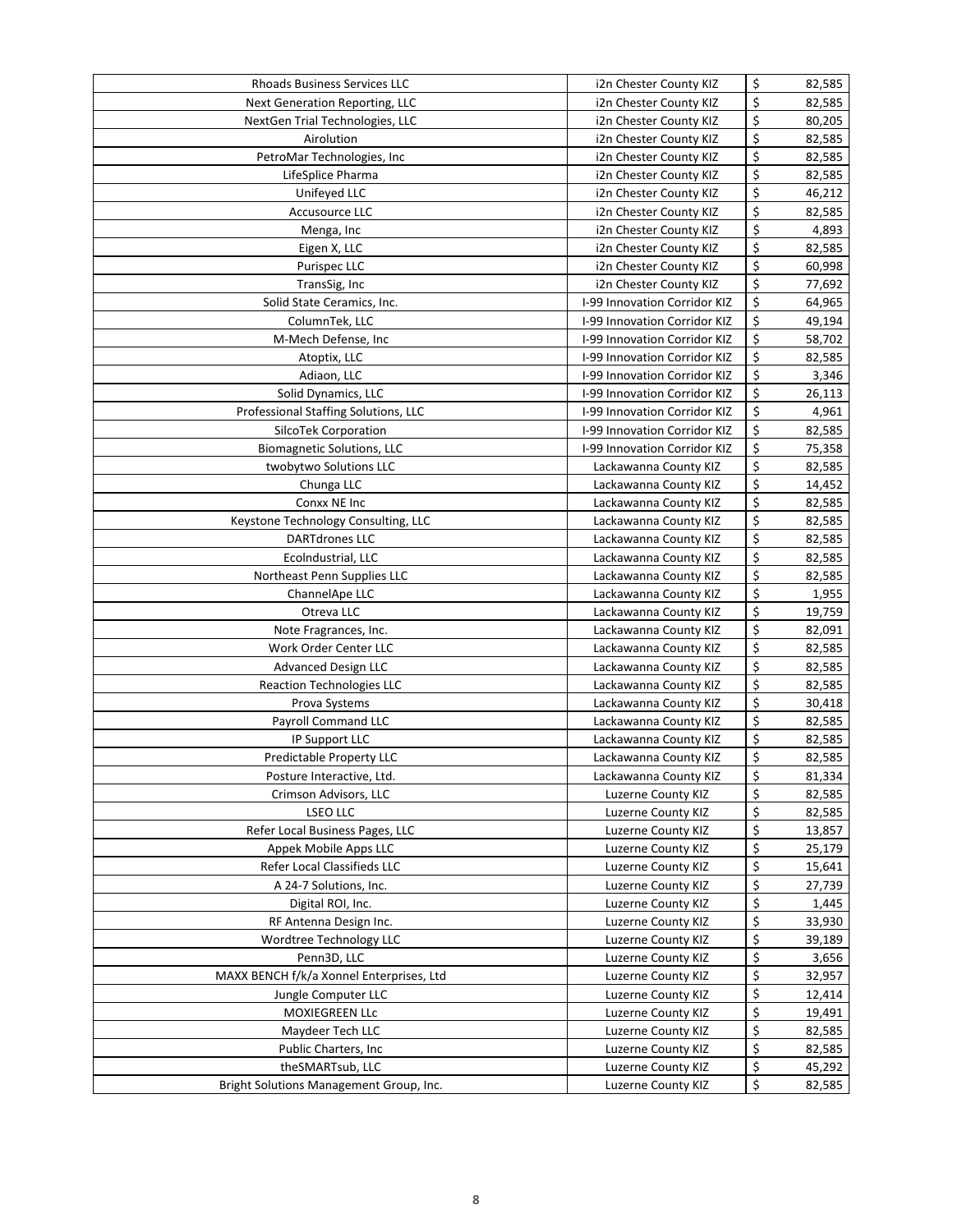| On Track Enterprises Inc                | Luzerne County KIZ     | \$<br>82,585 |
|-----------------------------------------|------------------------|--------------|
| Clear Simple Marketing, LLC             | Luzerne County KIZ     | \$<br>47,193 |
| Digital Reservation Systems Inc         | Luzerne County KIZ     | \$<br>82,585 |
| Prime Restaurant Solutions Inc          | Luzerne County KIZ     | \$<br>6,078  |
| Chatka Interactive LLC                  | Luzerne County KIZ     | \$<br>82,585 |
| HSM Real Estate Services LLC            | Luzerne County KIZ     | \$<br>2,349  |
| Liquid Sky Marketing Inc                | Luzerne County KIZ     | \$<br>71,023 |
| <b>Connection Energy LLC</b>            | Luzerne County KIZ     | \$<br>82,585 |
| <b>United Glass LLC</b>                 | Luzerne County KIZ     | \$<br>82,585 |
| <b>Surpass Online LLC</b>               | Luzerne County KIZ     | \$<br>82,585 |
| Krypton Design LLC                      | Luzerne County KIZ     | \$<br>3,177  |
| <b>GLB Industries, LLC</b>              | Luzerne County KIZ     | \$<br>44,237 |
| Hot Igloo LLC                           | Luzerne County KIZ     | \$<br>18,990 |
| Luxtech, LLC                            | Navy Yard KIZ          | \$<br>82,585 |
| Rhoads Marine Industry, Inc.            | Navy Yard KIZ          | \$<br>82,585 |
| Industrial Metals Manufacuring, LLC     | Navy Yard KIZ          | \$<br>82,585 |
| Scribe Printing Technologies, Inc       | Northwest KIZ          | \$<br>12,223 |
| Wilson Engineering Services, PC         | Northwest KIZ          | \$<br>43,330 |
| Mind Development & Design LLC           | Northwest Lancaster    | \$<br>46,628 |
| Abella                                  | Northwest Lancaster    | \$<br>82,585 |
| The Lancaster Food Company              | Northwest Lancaster    | \$<br>75,340 |
| <b>ECKey Corporation</b>                | Northwest Lancaster    | \$<br>82,585 |
| Showclix, Inc.                          | Pittsburgh Central KIZ | \$<br>82,585 |
| Institute of Consultative Bioethics     | Pittsburgh Central KIZ | \$<br>60,918 |
| eDigitalDataCenter                      | Pittsburgh Central KIZ | \$<br>82,585 |
| Community Elf, LLC                      | Pittsburgh Central KIZ | \$<br>22,300 |
| Social Media intel C/O CGR Holdings     | Pittsburgh Central KIZ | \$<br>54,398 |
| American High Frequency Trading Company | Pittsburgh Central KIZ | \$<br>82,585 |
| Diamond Kinetics Inc.                   | Pittsburgh Central KIZ | \$<br>28,480 |
| Birdbrain Technologies, LLC             | Pittsburgh Central KIZ | \$<br>82,585 |
| eDocs Technologies, LLC                 | Pittsburgh Central KIZ | \$<br>82,585 |
| SPL Consulting, LLC                     | Pittsburgh Central KIZ | \$<br>82,585 |
| ProFromGo Internet Marketing, LLC       | Pittsburgh Central KIZ | \$<br>31,975 |
| TurnKey Taxes, Inc                      | Pittsburgh Central KIZ | \$<br>10,806 |
| Savage Visual Effects, LLC              | Pittsburgh Central KIZ | \$<br>82,585 |
| Forever, Inc                            | Pittsburgh Central KIZ | \$<br>82,585 |
| Hydro4GE Inc                            | Pittsburgh Central KIZ | \$<br>82,585 |
| Acuta Digital                           | Pittsburgh Central KIZ | \$<br>21,981 |
| AutoMap, LLC                            | Pittsburgh Central KIZ | \$<br>82,585 |
| <b>ECAP Network, LLC</b>                | Pittsburgh Central KIZ | \$<br>82,585 |
| Birdbrain Labs, LLC                     | Pittsburgh Central KIZ | \$<br>3,384  |
| <b>Talencea Corporation</b>             | Pittsburgh Central KIZ | \$<br>13,433 |
| Stellar Technology Solutions, LLC       | Pocono Mountain KIZ    | \$<br>82,585 |
| Imperial 3D Solutions LLC               | Pocono Mountain KIZ    | \$<br>82,110 |
| American Systems & installation inc     | Pocono Mountain KIZ    | \$<br>58,577 |
| Marathon Studios, Inc                   | Pocono Mountain KIZ    | \$<br>48,104 |
| <b>TickChek LLC</b>                     | Pocono Mountain KIZ    | \$<br>15,802 |
| Unify Interactive, LLC                  | Pocono Mountain KIZ    | \$<br>11,141 |
| <b>Hager Biosciences LLC</b>            | Southside Bethlehem    | \$<br>82,585 |
| Cryoconcepts, LP                        | Southside Bethlehem    | \$<br>71,501 |
| Orbweaver Sourcing LLC                  | Southside Bethlehem    | \$<br>82,585 |
| Pivitec LLC                             | Southside Bethlehem    | \$<br>4,358  |
| viihealth, Inc                          | Southside Bethlehem    | \$<br>29,803 |
| Harbor Light Software                   | Southside Bethlehem    | \$<br>62,590 |
| Livehelpnow, LLC                        | Southside Bethlehem    | \$<br>82,585 |
| US Specialty Formulations LLC           | Southside Bethlehem    | \$<br>38,700 |
|                                         |                        |              |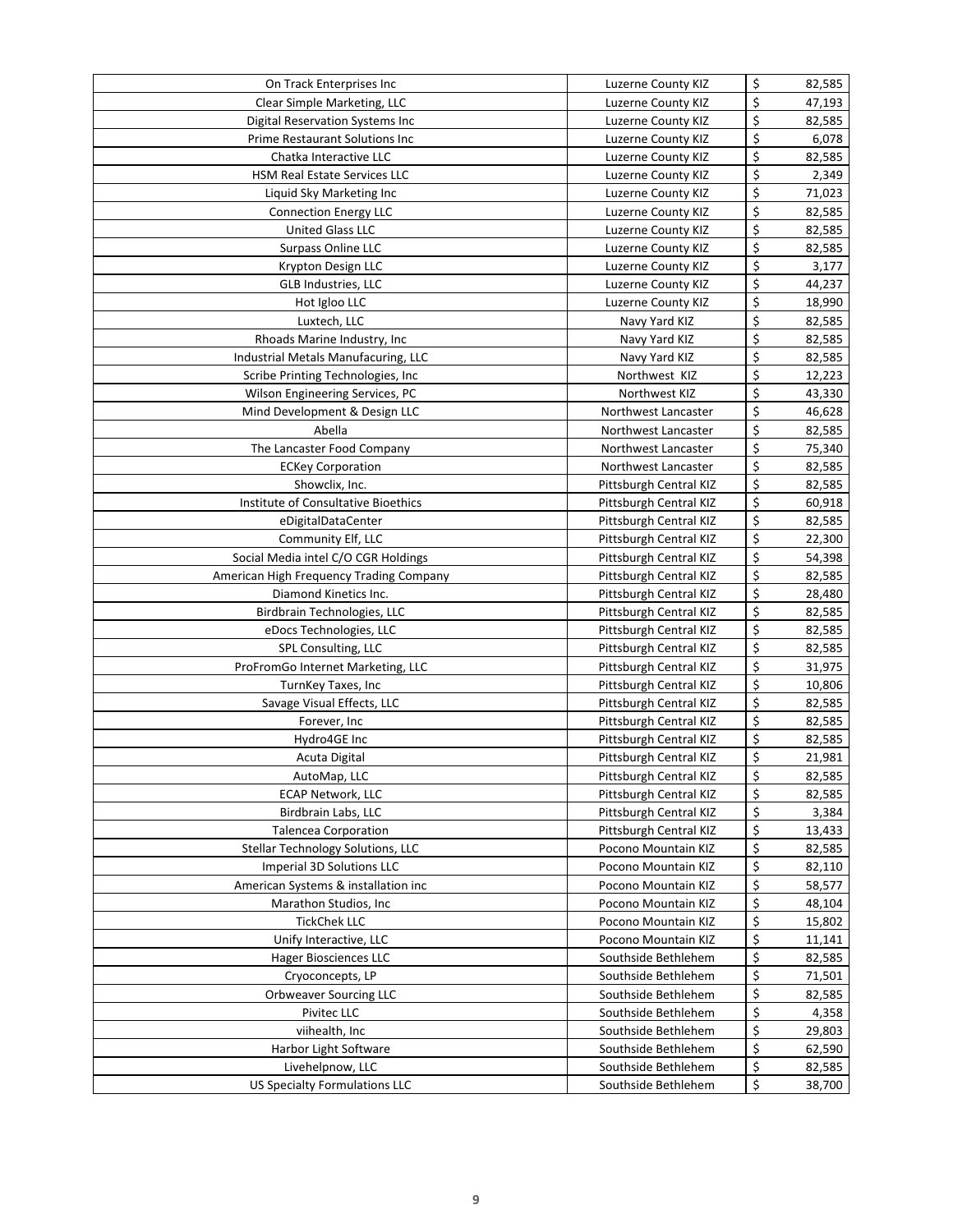| \$<br>82,585<br>Cernostics<br>Southside Bethlehem<br>\$<br><b>TMS Holdings LLC</b><br>36,523<br><b>Tri-County KIZ</b><br>\$<br><b>ZSX Medical LLC</b><br>82,585<br>University City KIZ<br>\$<br>82,585<br>University City KIZ<br>Discount Drug Network LLC<br>\$<br>82,585<br>Oncoceutics<br>University City KIZ<br>\$<br>82,585<br>Invisible Sentinel Inc.<br>University City KIZ<br>\$<br>Zivtech, LLC<br>82,585<br>University City KIZ<br>\$<br>Promptworks LLC<br>University City KIZ<br>82,585<br>\$<br>Torchlight Technology Group LLC<br>82,585<br>University City KIZ<br>\$<br>Velano Vascular, Inc<br>University City KIZ<br>10,323<br>\$<br>82,585<br>Global Technology Enterprise<br>University City KIZ<br>\$<br>Lenima Field Diagnostics LLC<br>82,585<br>University City KIZ<br>\$<br>SNIPA, Inc. DBA Sidecar Technologies<br>27,765<br>University City KIZ<br>\$<br>American Measurement and Quantitative Methods<br>82,585<br>University City KIZ<br>\$<br><b>Guiding Technologies Corporation</b><br>University City KIZ<br>33,033<br>\$<br>18,923<br>Setvi, Inc<br>University City KIZ<br>\$<br>39,051<br>SnipSnap App<br>University City KIZ<br>\$<br>28,845<br>VeryApt Inc<br>University City KIZ<br>\$<br>82,585<br>Chatterblast Media, LLC<br>University City KIZ<br>\$<br>82,585<br>University City KIZ<br>American Computing, Inc.<br>Ś.<br>10,323<br>University City KIZ<br>Keosys<br>\$<br>82,585<br>Idea-Evolver, LLC<br>University City KIZ<br>\$<br><b>RJMetrics Inc</b><br>University City KIZ<br>82,585<br>\$<br>Vistar Media Inc<br>University City KIZ<br>82,585<br>\$<br>LifeVest Health Inc dba Life.io<br>82,585<br>University City KIZ<br>\$<br>A View from My Seat, LLC<br>University City KIZ<br>13,407<br>\$<br>4,875<br>Neomind Labs, LLC<br>University City KIZ<br>\$<br>82,585<br>Longevity Biotech<br>University City KIZ<br>\$<br>Legal Science Partners, LLC<br>University City KIZ<br>82,585<br>\$<br>Lamps.com Inc<br>University City KIZ<br>82,585<br>\$<br>47,820<br>Smart Deduct Inc dba perpay<br>University City KIZ<br>\$<br>Payroll Deduct LLC<br>University City KIZ<br>82,585<br>\$<br>82,585<br>Biomeme, Inc<br>University City KIZ<br>\$<br>Clearvision USA, Inc<br>University City KIZ<br>82,585<br>\$<br><b>Phelix Theraputics LLC</b><br>82,585<br>University City KIZ<br>\$<br>82,585<br><b>Cure Consulting LLC</b><br>University City KIZ<br>\$<br>Cloudmine LLC<br>82,585<br>University City KIZ<br>\$<br>Voice Tele Services, Inc<br>University City KIZ<br>82,585<br>\$<br>TLC North, LLC<br>Williamsport/Lycoming KIZ<br>50,570<br>\$<br>10,782<br>The R.A.T.E. Company, LLC<br>Williamsport/Lycoming KIZ |  |  |
|-------------------------------------------------------------------------------------------------------------------------------------------------------------------------------------------------------------------------------------------------------------------------------------------------------------------------------------------------------------------------------------------------------------------------------------------------------------------------------------------------------------------------------------------------------------------------------------------------------------------------------------------------------------------------------------------------------------------------------------------------------------------------------------------------------------------------------------------------------------------------------------------------------------------------------------------------------------------------------------------------------------------------------------------------------------------------------------------------------------------------------------------------------------------------------------------------------------------------------------------------------------------------------------------------------------------------------------------------------------------------------------------------------------------------------------------------------------------------------------------------------------------------------------------------------------------------------------------------------------------------------------------------------------------------------------------------------------------------------------------------------------------------------------------------------------------------------------------------------------------------------------------------------------------------------------------------------------------------------------------------------------------------------------------------------------------------------------------------------------------------------------------------------------------------------------------------------------------------------------------------------------------------------------------------------------------------------------------------------------------------------------------------------------------------------------------------------------------------------------------------------------------------------------------------------------------------------------------------------------------------------------------------------------------------------|--|--|
|                                                                                                                                                                                                                                                                                                                                                                                                                                                                                                                                                                                                                                                                                                                                                                                                                                                                                                                                                                                                                                                                                                                                                                                                                                                                                                                                                                                                                                                                                                                                                                                                                                                                                                                                                                                                                                                                                                                                                                                                                                                                                                                                                                                                                                                                                                                                                                                                                                                                                                                                                                                                                                                                               |  |  |
|                                                                                                                                                                                                                                                                                                                                                                                                                                                                                                                                                                                                                                                                                                                                                                                                                                                                                                                                                                                                                                                                                                                                                                                                                                                                                                                                                                                                                                                                                                                                                                                                                                                                                                                                                                                                                                                                                                                                                                                                                                                                                                                                                                                                                                                                                                                                                                                                                                                                                                                                                                                                                                                                               |  |  |
|                                                                                                                                                                                                                                                                                                                                                                                                                                                                                                                                                                                                                                                                                                                                                                                                                                                                                                                                                                                                                                                                                                                                                                                                                                                                                                                                                                                                                                                                                                                                                                                                                                                                                                                                                                                                                                                                                                                                                                                                                                                                                                                                                                                                                                                                                                                                                                                                                                                                                                                                                                                                                                                                               |  |  |
|                                                                                                                                                                                                                                                                                                                                                                                                                                                                                                                                                                                                                                                                                                                                                                                                                                                                                                                                                                                                                                                                                                                                                                                                                                                                                                                                                                                                                                                                                                                                                                                                                                                                                                                                                                                                                                                                                                                                                                                                                                                                                                                                                                                                                                                                                                                                                                                                                                                                                                                                                                                                                                                                               |  |  |
|                                                                                                                                                                                                                                                                                                                                                                                                                                                                                                                                                                                                                                                                                                                                                                                                                                                                                                                                                                                                                                                                                                                                                                                                                                                                                                                                                                                                                                                                                                                                                                                                                                                                                                                                                                                                                                                                                                                                                                                                                                                                                                                                                                                                                                                                                                                                                                                                                                                                                                                                                                                                                                                                               |  |  |
|                                                                                                                                                                                                                                                                                                                                                                                                                                                                                                                                                                                                                                                                                                                                                                                                                                                                                                                                                                                                                                                                                                                                                                                                                                                                                                                                                                                                                                                                                                                                                                                                                                                                                                                                                                                                                                                                                                                                                                                                                                                                                                                                                                                                                                                                                                                                                                                                                                                                                                                                                                                                                                                                               |  |  |
|                                                                                                                                                                                                                                                                                                                                                                                                                                                                                                                                                                                                                                                                                                                                                                                                                                                                                                                                                                                                                                                                                                                                                                                                                                                                                                                                                                                                                                                                                                                                                                                                                                                                                                                                                                                                                                                                                                                                                                                                                                                                                                                                                                                                                                                                                                                                                                                                                                                                                                                                                                                                                                                                               |  |  |
|                                                                                                                                                                                                                                                                                                                                                                                                                                                                                                                                                                                                                                                                                                                                                                                                                                                                                                                                                                                                                                                                                                                                                                                                                                                                                                                                                                                                                                                                                                                                                                                                                                                                                                                                                                                                                                                                                                                                                                                                                                                                                                                                                                                                                                                                                                                                                                                                                                                                                                                                                                                                                                                                               |  |  |
|                                                                                                                                                                                                                                                                                                                                                                                                                                                                                                                                                                                                                                                                                                                                                                                                                                                                                                                                                                                                                                                                                                                                                                                                                                                                                                                                                                                                                                                                                                                                                                                                                                                                                                                                                                                                                                                                                                                                                                                                                                                                                                                                                                                                                                                                                                                                                                                                                                                                                                                                                                                                                                                                               |  |  |
|                                                                                                                                                                                                                                                                                                                                                                                                                                                                                                                                                                                                                                                                                                                                                                                                                                                                                                                                                                                                                                                                                                                                                                                                                                                                                                                                                                                                                                                                                                                                                                                                                                                                                                                                                                                                                                                                                                                                                                                                                                                                                                                                                                                                                                                                                                                                                                                                                                                                                                                                                                                                                                                                               |  |  |
|                                                                                                                                                                                                                                                                                                                                                                                                                                                                                                                                                                                                                                                                                                                                                                                                                                                                                                                                                                                                                                                                                                                                                                                                                                                                                                                                                                                                                                                                                                                                                                                                                                                                                                                                                                                                                                                                                                                                                                                                                                                                                                                                                                                                                                                                                                                                                                                                                                                                                                                                                                                                                                                                               |  |  |
|                                                                                                                                                                                                                                                                                                                                                                                                                                                                                                                                                                                                                                                                                                                                                                                                                                                                                                                                                                                                                                                                                                                                                                                                                                                                                                                                                                                                                                                                                                                                                                                                                                                                                                                                                                                                                                                                                                                                                                                                                                                                                                                                                                                                                                                                                                                                                                                                                                                                                                                                                                                                                                                                               |  |  |
|                                                                                                                                                                                                                                                                                                                                                                                                                                                                                                                                                                                                                                                                                                                                                                                                                                                                                                                                                                                                                                                                                                                                                                                                                                                                                                                                                                                                                                                                                                                                                                                                                                                                                                                                                                                                                                                                                                                                                                                                                                                                                                                                                                                                                                                                                                                                                                                                                                                                                                                                                                                                                                                                               |  |  |
|                                                                                                                                                                                                                                                                                                                                                                                                                                                                                                                                                                                                                                                                                                                                                                                                                                                                                                                                                                                                                                                                                                                                                                                                                                                                                                                                                                                                                                                                                                                                                                                                                                                                                                                                                                                                                                                                                                                                                                                                                                                                                                                                                                                                                                                                                                                                                                                                                                                                                                                                                                                                                                                                               |  |  |
|                                                                                                                                                                                                                                                                                                                                                                                                                                                                                                                                                                                                                                                                                                                                                                                                                                                                                                                                                                                                                                                                                                                                                                                                                                                                                                                                                                                                                                                                                                                                                                                                                                                                                                                                                                                                                                                                                                                                                                                                                                                                                                                                                                                                                                                                                                                                                                                                                                                                                                                                                                                                                                                                               |  |  |
|                                                                                                                                                                                                                                                                                                                                                                                                                                                                                                                                                                                                                                                                                                                                                                                                                                                                                                                                                                                                                                                                                                                                                                                                                                                                                                                                                                                                                                                                                                                                                                                                                                                                                                                                                                                                                                                                                                                                                                                                                                                                                                                                                                                                                                                                                                                                                                                                                                                                                                                                                                                                                                                                               |  |  |
|                                                                                                                                                                                                                                                                                                                                                                                                                                                                                                                                                                                                                                                                                                                                                                                                                                                                                                                                                                                                                                                                                                                                                                                                                                                                                                                                                                                                                                                                                                                                                                                                                                                                                                                                                                                                                                                                                                                                                                                                                                                                                                                                                                                                                                                                                                                                                                                                                                                                                                                                                                                                                                                                               |  |  |
|                                                                                                                                                                                                                                                                                                                                                                                                                                                                                                                                                                                                                                                                                                                                                                                                                                                                                                                                                                                                                                                                                                                                                                                                                                                                                                                                                                                                                                                                                                                                                                                                                                                                                                                                                                                                                                                                                                                                                                                                                                                                                                                                                                                                                                                                                                                                                                                                                                                                                                                                                                                                                                                                               |  |  |
|                                                                                                                                                                                                                                                                                                                                                                                                                                                                                                                                                                                                                                                                                                                                                                                                                                                                                                                                                                                                                                                                                                                                                                                                                                                                                                                                                                                                                                                                                                                                                                                                                                                                                                                                                                                                                                                                                                                                                                                                                                                                                                                                                                                                                                                                                                                                                                                                                                                                                                                                                                                                                                                                               |  |  |
|                                                                                                                                                                                                                                                                                                                                                                                                                                                                                                                                                                                                                                                                                                                                                                                                                                                                                                                                                                                                                                                                                                                                                                                                                                                                                                                                                                                                                                                                                                                                                                                                                                                                                                                                                                                                                                                                                                                                                                                                                                                                                                                                                                                                                                                                                                                                                                                                                                                                                                                                                                                                                                                                               |  |  |
|                                                                                                                                                                                                                                                                                                                                                                                                                                                                                                                                                                                                                                                                                                                                                                                                                                                                                                                                                                                                                                                                                                                                                                                                                                                                                                                                                                                                                                                                                                                                                                                                                                                                                                                                                                                                                                                                                                                                                                                                                                                                                                                                                                                                                                                                                                                                                                                                                                                                                                                                                                                                                                                                               |  |  |
|                                                                                                                                                                                                                                                                                                                                                                                                                                                                                                                                                                                                                                                                                                                                                                                                                                                                                                                                                                                                                                                                                                                                                                                                                                                                                                                                                                                                                                                                                                                                                                                                                                                                                                                                                                                                                                                                                                                                                                                                                                                                                                                                                                                                                                                                                                                                                                                                                                                                                                                                                                                                                                                                               |  |  |
|                                                                                                                                                                                                                                                                                                                                                                                                                                                                                                                                                                                                                                                                                                                                                                                                                                                                                                                                                                                                                                                                                                                                                                                                                                                                                                                                                                                                                                                                                                                                                                                                                                                                                                                                                                                                                                                                                                                                                                                                                                                                                                                                                                                                                                                                                                                                                                                                                                                                                                                                                                                                                                                                               |  |  |
|                                                                                                                                                                                                                                                                                                                                                                                                                                                                                                                                                                                                                                                                                                                                                                                                                                                                                                                                                                                                                                                                                                                                                                                                                                                                                                                                                                                                                                                                                                                                                                                                                                                                                                                                                                                                                                                                                                                                                                                                                                                                                                                                                                                                                                                                                                                                                                                                                                                                                                                                                                                                                                                                               |  |  |
|                                                                                                                                                                                                                                                                                                                                                                                                                                                                                                                                                                                                                                                                                                                                                                                                                                                                                                                                                                                                                                                                                                                                                                                                                                                                                                                                                                                                                                                                                                                                                                                                                                                                                                                                                                                                                                                                                                                                                                                                                                                                                                                                                                                                                                                                                                                                                                                                                                                                                                                                                                                                                                                                               |  |  |
|                                                                                                                                                                                                                                                                                                                                                                                                                                                                                                                                                                                                                                                                                                                                                                                                                                                                                                                                                                                                                                                                                                                                                                                                                                                                                                                                                                                                                                                                                                                                                                                                                                                                                                                                                                                                                                                                                                                                                                                                                                                                                                                                                                                                                                                                                                                                                                                                                                                                                                                                                                                                                                                                               |  |  |
|                                                                                                                                                                                                                                                                                                                                                                                                                                                                                                                                                                                                                                                                                                                                                                                                                                                                                                                                                                                                                                                                                                                                                                                                                                                                                                                                                                                                                                                                                                                                                                                                                                                                                                                                                                                                                                                                                                                                                                                                                                                                                                                                                                                                                                                                                                                                                                                                                                                                                                                                                                                                                                                                               |  |  |
|                                                                                                                                                                                                                                                                                                                                                                                                                                                                                                                                                                                                                                                                                                                                                                                                                                                                                                                                                                                                                                                                                                                                                                                                                                                                                                                                                                                                                                                                                                                                                                                                                                                                                                                                                                                                                                                                                                                                                                                                                                                                                                                                                                                                                                                                                                                                                                                                                                                                                                                                                                                                                                                                               |  |  |
|                                                                                                                                                                                                                                                                                                                                                                                                                                                                                                                                                                                                                                                                                                                                                                                                                                                                                                                                                                                                                                                                                                                                                                                                                                                                                                                                                                                                                                                                                                                                                                                                                                                                                                                                                                                                                                                                                                                                                                                                                                                                                                                                                                                                                                                                                                                                                                                                                                                                                                                                                                                                                                                                               |  |  |
|                                                                                                                                                                                                                                                                                                                                                                                                                                                                                                                                                                                                                                                                                                                                                                                                                                                                                                                                                                                                                                                                                                                                                                                                                                                                                                                                                                                                                                                                                                                                                                                                                                                                                                                                                                                                                                                                                                                                                                                                                                                                                                                                                                                                                                                                                                                                                                                                                                                                                                                                                                                                                                                                               |  |  |
|                                                                                                                                                                                                                                                                                                                                                                                                                                                                                                                                                                                                                                                                                                                                                                                                                                                                                                                                                                                                                                                                                                                                                                                                                                                                                                                                                                                                                                                                                                                                                                                                                                                                                                                                                                                                                                                                                                                                                                                                                                                                                                                                                                                                                                                                                                                                                                                                                                                                                                                                                                                                                                                                               |  |  |
|                                                                                                                                                                                                                                                                                                                                                                                                                                                                                                                                                                                                                                                                                                                                                                                                                                                                                                                                                                                                                                                                                                                                                                                                                                                                                                                                                                                                                                                                                                                                                                                                                                                                                                                                                                                                                                                                                                                                                                                                                                                                                                                                                                                                                                                                                                                                                                                                                                                                                                                                                                                                                                                                               |  |  |
|                                                                                                                                                                                                                                                                                                                                                                                                                                                                                                                                                                                                                                                                                                                                                                                                                                                                                                                                                                                                                                                                                                                                                                                                                                                                                                                                                                                                                                                                                                                                                                                                                                                                                                                                                                                                                                                                                                                                                                                                                                                                                                                                                                                                                                                                                                                                                                                                                                                                                                                                                                                                                                                                               |  |  |
|                                                                                                                                                                                                                                                                                                                                                                                                                                                                                                                                                                                                                                                                                                                                                                                                                                                                                                                                                                                                                                                                                                                                                                                                                                                                                                                                                                                                                                                                                                                                                                                                                                                                                                                                                                                                                                                                                                                                                                                                                                                                                                                                                                                                                                                                                                                                                                                                                                                                                                                                                                                                                                                                               |  |  |
|                                                                                                                                                                                                                                                                                                                                                                                                                                                                                                                                                                                                                                                                                                                                                                                                                                                                                                                                                                                                                                                                                                                                                                                                                                                                                                                                                                                                                                                                                                                                                                                                                                                                                                                                                                                                                                                                                                                                                                                                                                                                                                                                                                                                                                                                                                                                                                                                                                                                                                                                                                                                                                                                               |  |  |
|                                                                                                                                                                                                                                                                                                                                                                                                                                                                                                                                                                                                                                                                                                                                                                                                                                                                                                                                                                                                                                                                                                                                                                                                                                                                                                                                                                                                                                                                                                                                                                                                                                                                                                                                                                                                                                                                                                                                                                                                                                                                                                                                                                                                                                                                                                                                                                                                                                                                                                                                                                                                                                                                               |  |  |
|                                                                                                                                                                                                                                                                                                                                                                                                                                                                                                                                                                                                                                                                                                                                                                                                                                                                                                                                                                                                                                                                                                                                                                                                                                                                                                                                                                                                                                                                                                                                                                                                                                                                                                                                                                                                                                                                                                                                                                                                                                                                                                                                                                                                                                                                                                                                                                                                                                                                                                                                                                                                                                                                               |  |  |
|                                                                                                                                                                                                                                                                                                                                                                                                                                                                                                                                                                                                                                                                                                                                                                                                                                                                                                                                                                                                                                                                                                                                                                                                                                                                                                                                                                                                                                                                                                                                                                                                                                                                                                                                                                                                                                                                                                                                                                                                                                                                                                                                                                                                                                                                                                                                                                                                                                                                                                                                                                                                                                                                               |  |  |
|                                                                                                                                                                                                                                                                                                                                                                                                                                                                                                                                                                                                                                                                                                                                                                                                                                                                                                                                                                                                                                                                                                                                                                                                                                                                                                                                                                                                                                                                                                                                                                                                                                                                                                                                                                                                                                                                                                                                                                                                                                                                                                                                                                                                                                                                                                                                                                                                                                                                                                                                                                                                                                                                               |  |  |
|                                                                                                                                                                                                                                                                                                                                                                                                                                                                                                                                                                                                                                                                                                                                                                                                                                                                                                                                                                                                                                                                                                                                                                                                                                                                                                                                                                                                                                                                                                                                                                                                                                                                                                                                                                                                                                                                                                                                                                                                                                                                                                                                                                                                                                                                                                                                                                                                                                                                                                                                                                                                                                                                               |  |  |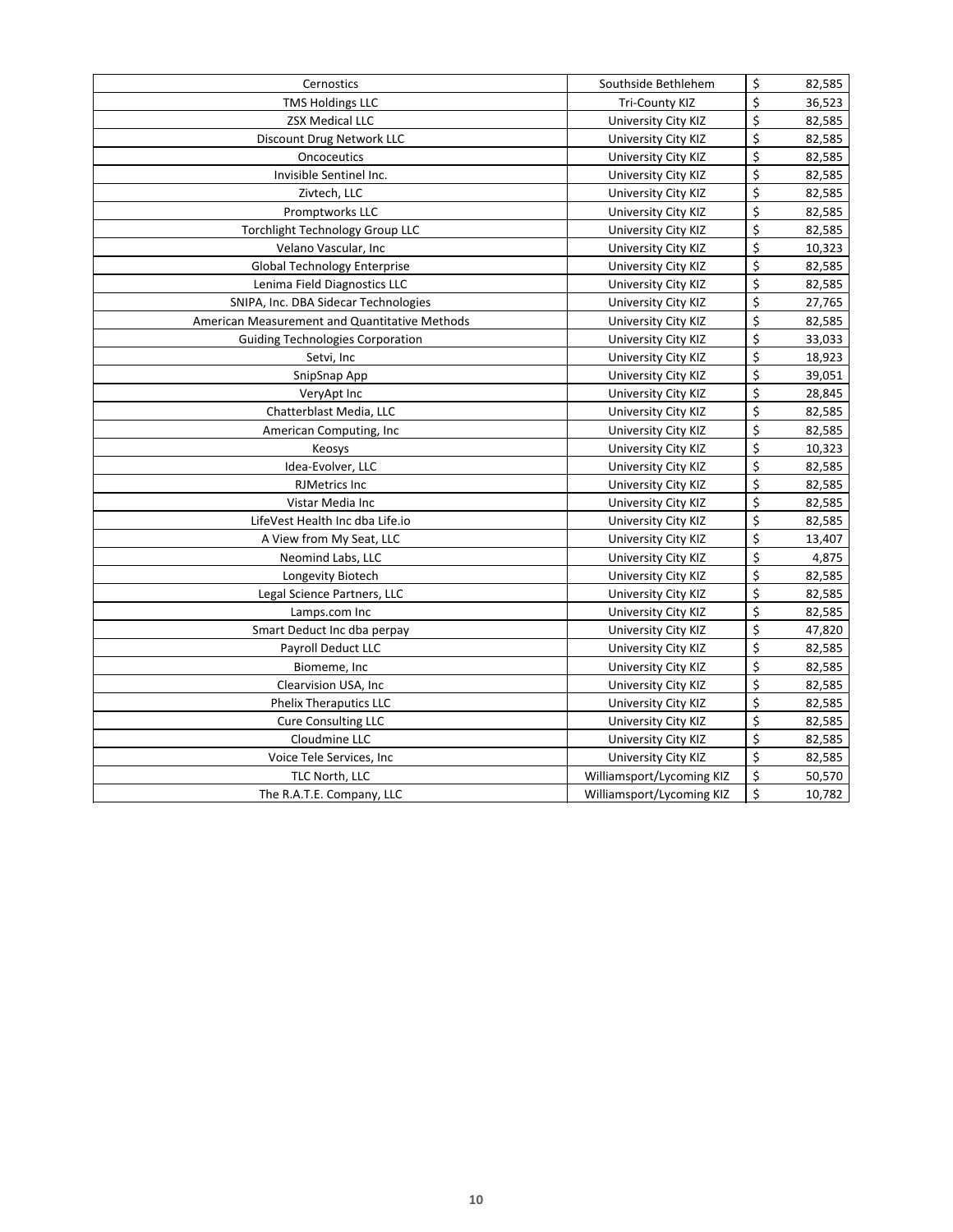### 2016 ENTITIES THAT ACQUIRED KIZ TAX CREDITS

|                                                 |                             | <b>Applications</b> |
|-------------------------------------------------|-----------------------------|---------------------|
| <b>Buyer</b>                                    | <b>Amount of Tax Credit</b> | <b>Approved</b>     |
| Aetna Life Insurance Company                    | \$519,616                   | 6                   |
| American National Property and Casualty Company | \$232,978                   | 3                   |
| Apple Inc.                                      | \$237,935                   | 4                   |
| Arkema Inc.                                     | \$194,983                   | 5                   |
| Armstrong Utilities, Inc.                       | \$427,942                   | 10                  |
| Bird's Eye Food, Inc.                           | \$100,000                   | $\mathbf{1}$        |
| Boscovs Inc                                     | \$116,043                   | $\overline{2}$      |
| Chad McComsey                                   | \$2,964                     | $\mathbf{1}$        |
| <b>Community Bank</b>                           | \$316,937                   | 5                   |
| Conor Quinlan                                   | \$27,952                    | $\overline{2}$      |
| David Tressler, Sr                              | \$3,992                     | $\mathbf 1$         |
| David Zimmerman                                 | \$2,973                     | $\mathbf{1}$        |
| DQE Systems, Inc.                               | \$208,431                   | 5                   |
| Duquesne Light Company                          | \$924,391                   | 12                  |
| Elsevier Inc.                                   | \$684,806                   | 14                  |
| Eric Tallman                                    | \$1,038                     | $\mathbf{1}$        |
| <b>Estate of William Scranton</b>               | \$1,996                     | $\mathbf 1$         |
| <b>Fidelity Deposit and Discount Bank</b>       | \$200,000                   | $\overline{2}$      |
| <b>First Commonwealth Bank</b>                  | \$1,789,602                 | 23                  |
| <b>First National Community Bank</b>            | \$547,592                   | 8                   |
| Fulton Bank, N.A.                               | \$336,652                   | 4                   |
| G. Michael Biggerstaff                          | \$4,553                     | $\mathbf{1}$        |
| Geoffrey Speicher                               | \$2,717                     | $\mathbf{1}$        |
| <b>Greg Sterndale</b>                           | \$10,000                    | $\mathbf 1$         |
| James T Lewis                                   | \$1,697                     | $\mathbf{1}$        |
| Jason Garber                                    | \$10,000                    | $\mathbf{1}$        |
| John Gurule                                     | \$30,000                    | $\mathbf{1}$        |
| John Munley                                     | \$1,597                     | 1                   |
| Jonathan Dejong                                 | \$2,065                     | $\mathbf{1}$        |
| Jonathon Beschen                                | \$2,065                     | $\mathbf{1}$        |
| Karen Rzepecki                                  | \$5,199                     | $\mathbf 1$         |
| Karie Craig                                     | \$45,780                    | $\overline{2}$      |
| Kimberly Wylam                                  | \$897                       | $\mathbf{1}$        |
| L.Peter Frieder, Jr                             | \$1,996                     | $\mathbf{1}$        |
| Lamar TRS Holdings                              | \$100,000                   | $\mathbf{1}$        |
| Lance Bachmann                                  | \$34,795                    | $\mathbf{1}$        |
| Lebanon Tool Company, Inc.                      | \$4,103                     | $\mathbf{1}$        |
| Lu Tian                                         | \$1,724                     | $\mathbf{1}$        |
| Magnesita Refractories Company                  | \$54,861                    | $\mathbf{1}$        |
| Massachusetts Mutual Life Insurance Company     | \$960,790                   | 12                  |
| <b>Matthew Burrows</b>                          | \$2,018                     | $\mathbf{1}$        |
| Matthew Danish                                  | \$70,000                    | $\mathbf{1}$        |
| Michael Insalaco                                | \$6,377                     | $\mathbf{1}$        |
| Michelin North America, Inc.                    | \$318,411                   | $\overline{4}$      |